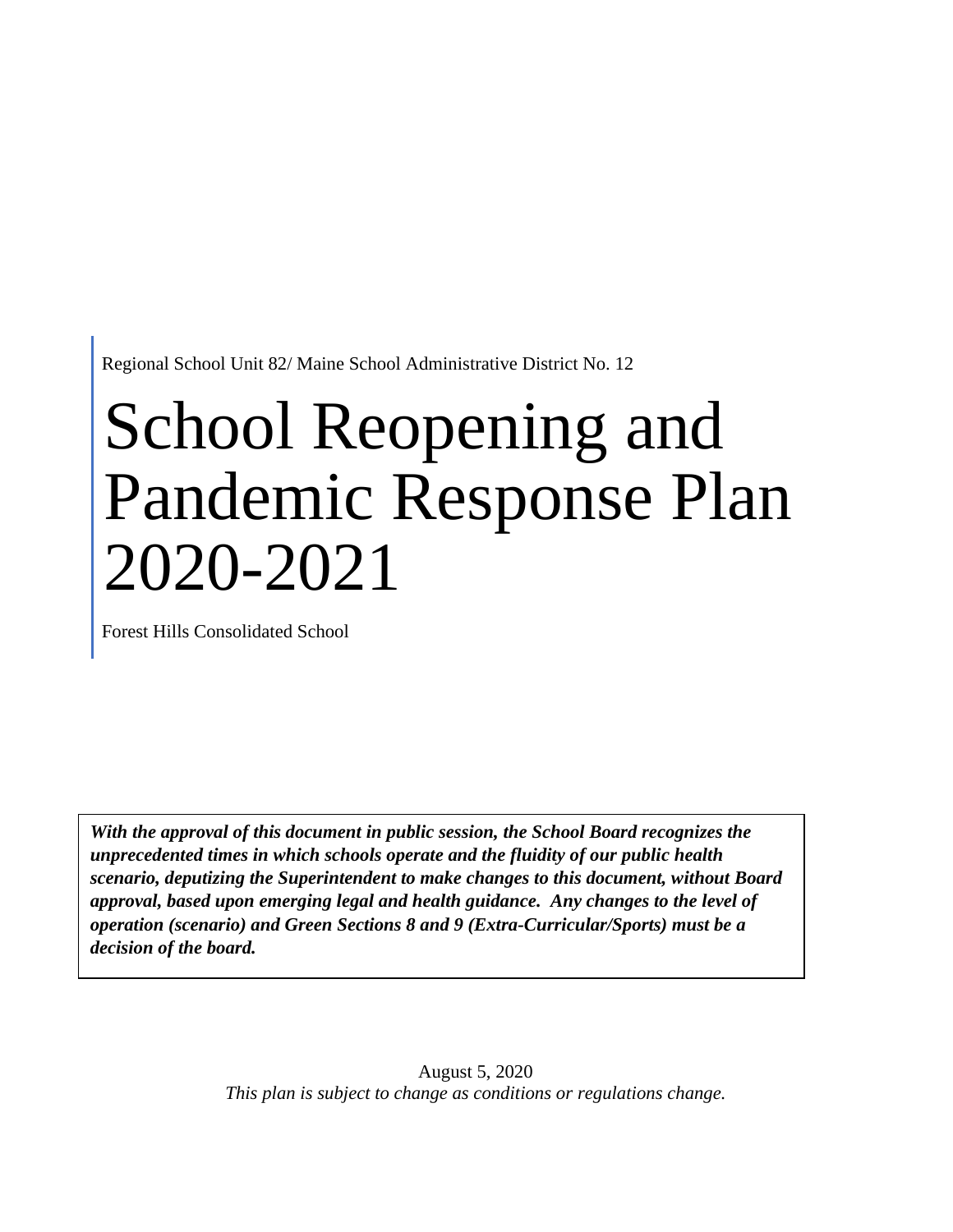### **INTRODUCTION**

We have been guided by three principles in developing this plan: protecting the health and safety of our school and local communities, maintaining an exceptional educational program, and, whenever possible, facilitating experiences that enrich our core educational mission and foster growth in our students.

There is clear consensus from both education and medical groups: we must keep in mind not only the risks associated with COVID-19 for in-person school programs, but also the known challenges and consequences of keeping students out of school. While remote learning has improved over the course of the school closures, there is no substitute for in-person instruction when it comes to the quality of students' academic learning. In-person school plays an equally important role in our ability to support students' social-emotional needs, including their mental and physical health, and in mitigating the impacts of trauma. We also recognize how disruptive school closures have been to families trying to maintain regular work schedules while managing household needs, including childcare, and also facilitating remote learning.

It is critically important to develop strategies that can be revised and adapted depending on the level of viral transmission in the school and in the community and done with close communication with local and state public health authorities while recognizing the differences between school districts including urban, suburban, and rural school districts. In assessing how the status of Coronavirus in our area impacts school decisions, we will refer to information such as the rate of influenza-like illnesses and COVID-like cases in the area, the trajectory of documented cases and newly hospitalized patients, availability of testing and treatment, and local hospital capacity.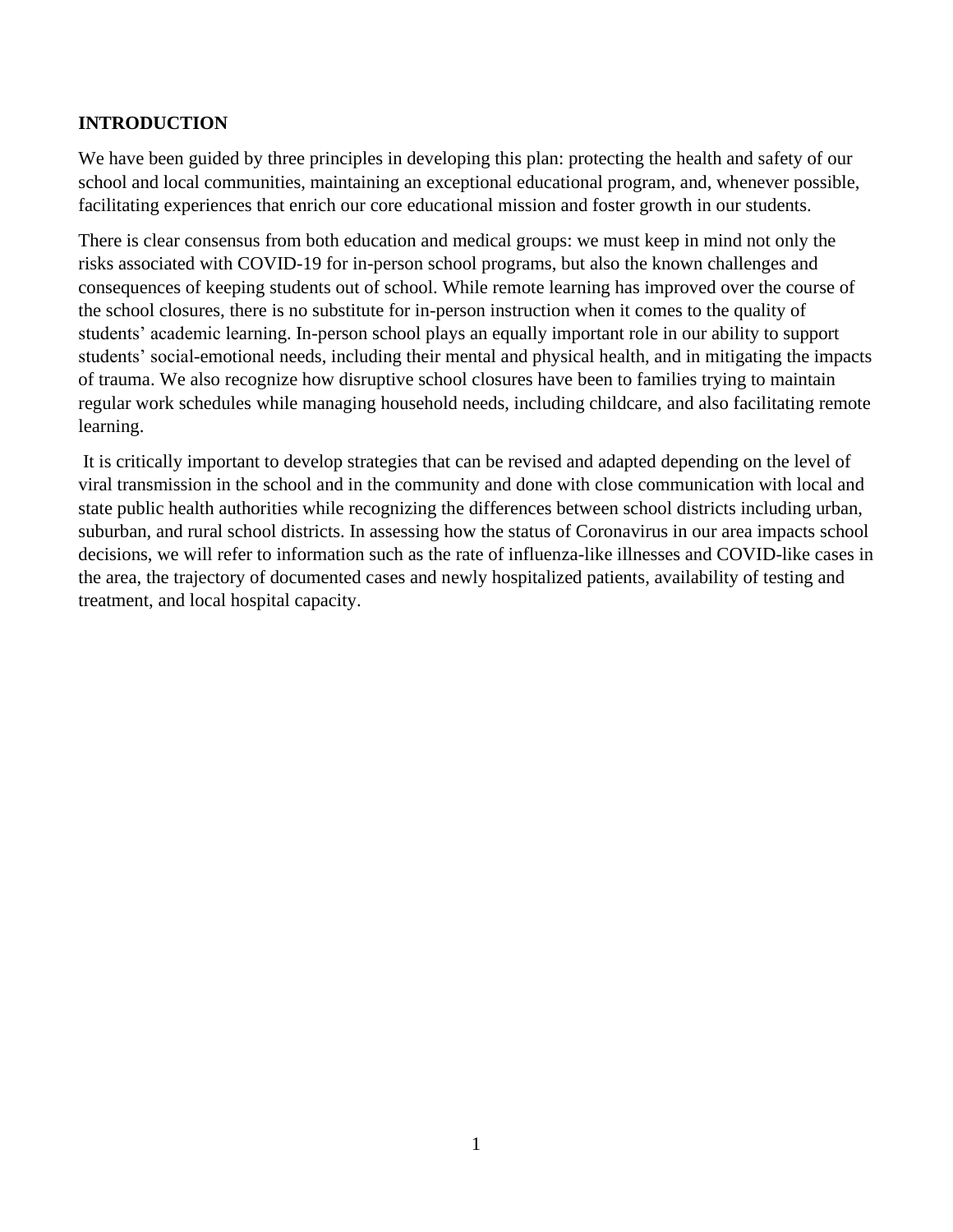#### **THREE SCENARIOS**

We will plan for three scenarios, but with the intention to implement scenario number "1" in the fall of 2020 given the current state of Coronavirus in our community. The scenario at any point in time will be dependent on local health conditions.



- *1.* Green (In-person Learning): This is a model with in-person learning with new safety requirements. For the fall, the box in green represents our goal to get as many students as possible back into schools for in-person learning—safely. In this model, any student can return in-person to school settings that are appropriately modified to accommodate the health and safety requirements outlined below. Examples of modifications could include: altered classroom configurations, setting up additional learning spaces, and schedule changes.
- *2.* Yellow (Hybrid Learning) Split Model learning: This model will be used in the event we are unable to bring all students back to in-person learning under the health and safety requirements despite our best efforts, or in recognition of COVID-19 related circumstances. A split-model means that students would alternate between in-person and remote learning. For instance, students would switch between in-person and remote learning on alternating weeks or days of the week (the alternating schedule would be determined by the district).

*The only difference between Green and Yellow is that the district would limit the number of students in-person as an added safety measure if needed in this model. This situation would correspond to the state's "Yellow" designation.*

3. Red (Remote Learning): All districts and schools are required to have a plan for operating a remote learning program. This model will be used for all students in the event of future classroom or school closures due to COVID-19. State guidelines will be followed.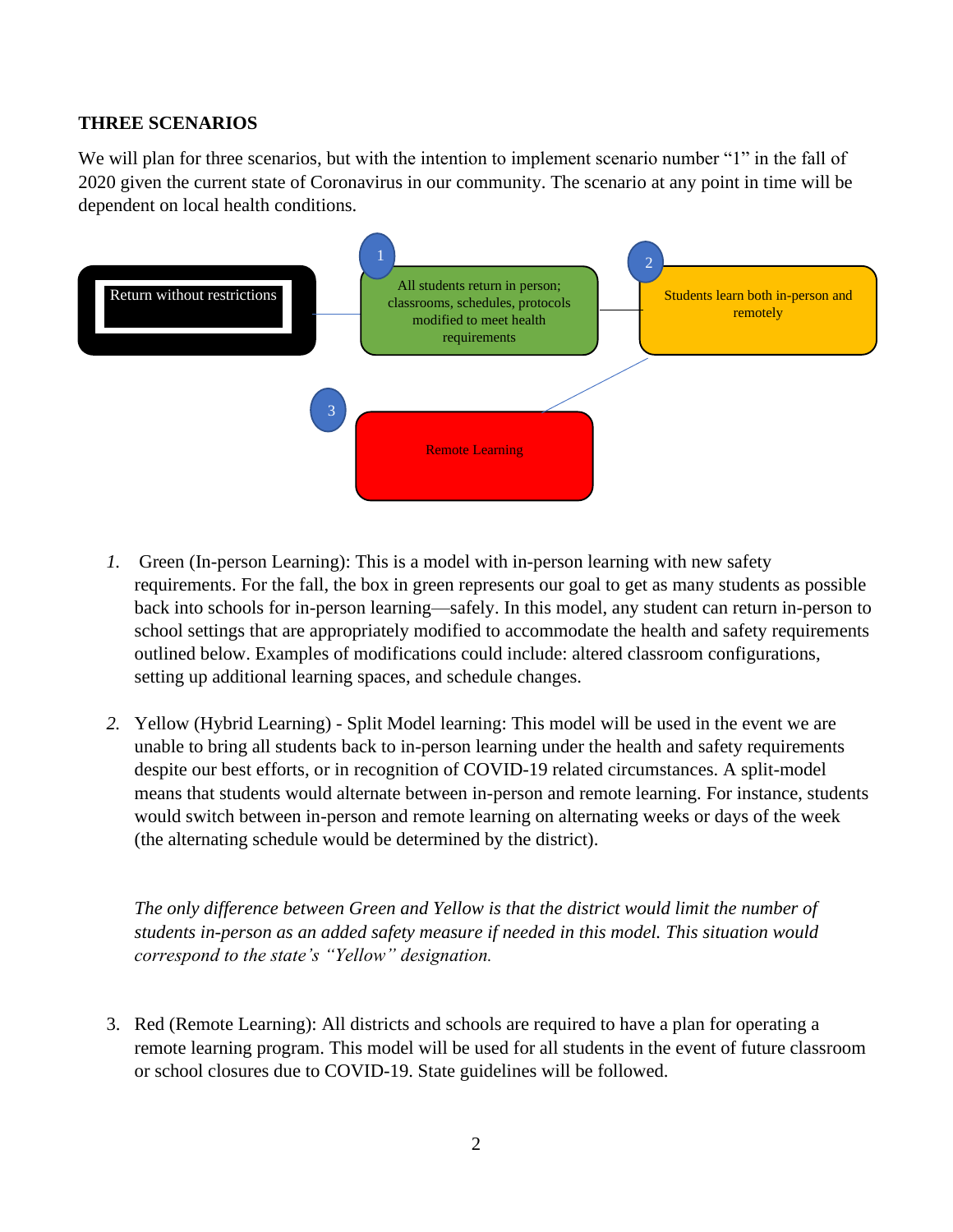**Plan for special populations:** Across each of these models, Forest Hills Consolidated School will plan for special populations, including students with disabilities, English Language Learners, and our youngest (K-2) students. Our intention is to prioritize in-person attendance for special populations

## **LOCAL HEALTH DATA**

As of August 5, 2020

| County                        | <b>Somerset</b> |
|-------------------------------|-----------------|
| <b>Total Cases</b>            | 34              |
| <b>Active Cases</b>           |                 |
| Deaths                        |                 |
| Case Rate                     | .67/100,000     |
| <b>Community Transmission</b> | None            |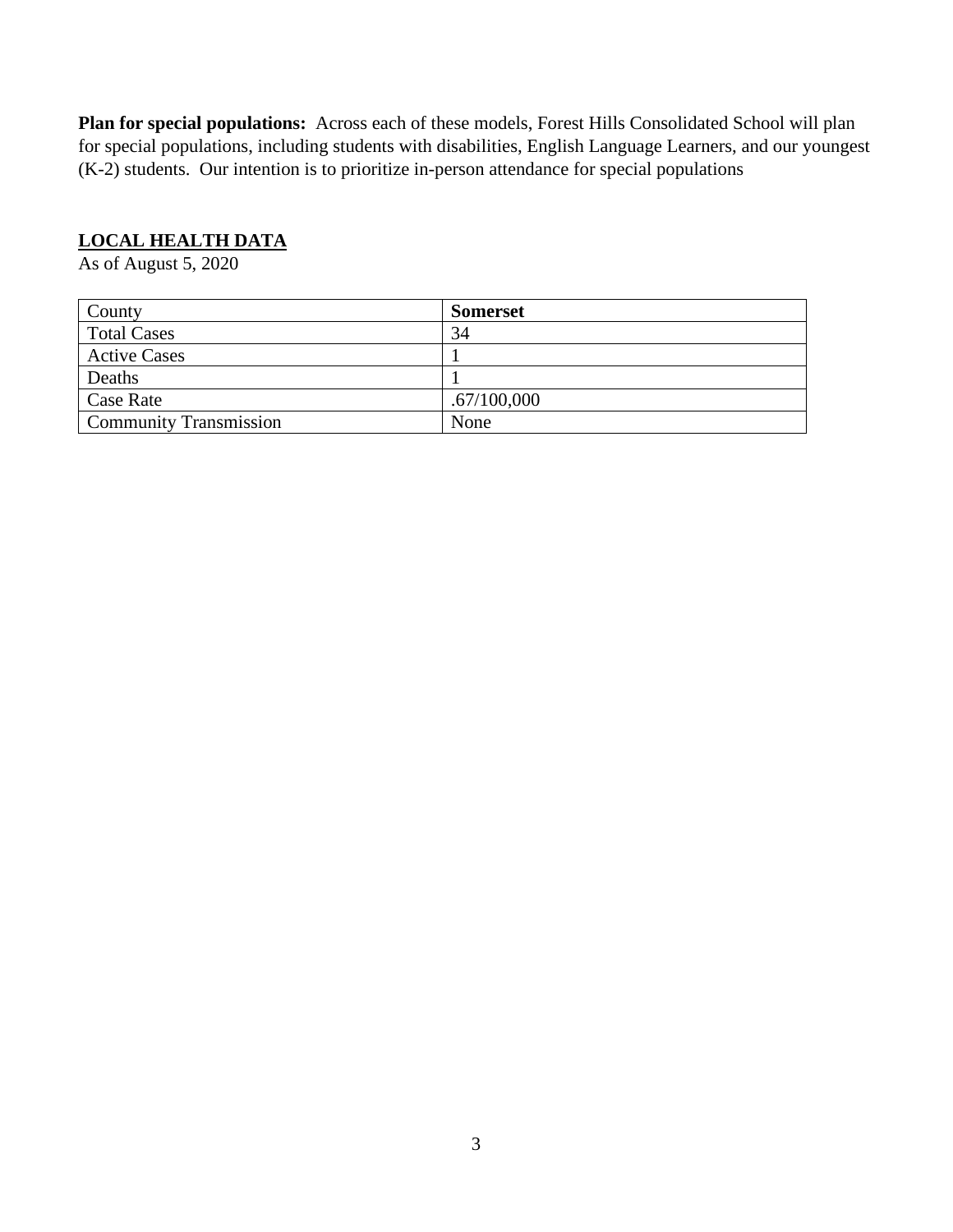#### **GREEN**

# In-person instruction with required health and safety measures in place

**Description**: During a full reopening of the school, students and teachers will return to Forest Hills Consolidated School with all previous health and safety procedures and protocols in place. Additionally, the school will implement all required health and safety measures as mandated by the Maine Department of Education (MDOE).

Our goal for the fall is to implement the safe return of students to in-person instruction to best address learning and our students' holistic needs. To help accomplish that goal, we have set forth the following expectations for teachers and students:

- Classes will follow a schedule, which may be adjusted from past years. Curriculum, instruction, and assessment will be similar to the past, with modifications as needed.
- Increased time to switch classes will reduce the amount of instructional time. In modified schedules instructional time is at a premium and class time will not be used for breaks or homework.

With the safety measures we have in place, we feel students will therefore most benefit by attending school **in person**.

# **SAFETY MEASURES THAT WILL BE IN PLACE AT SCHOOL**

The critical health and safety practices that reduce the risk of COVID-19 transmission include, but are not limited to: rigorous hygiene and handwashing, use of masks/face coverings, physical distancing, reducing interactions between groups, staying home when sick, protecting those most vulnerable to the disease, and expanding testing and tracing capabilities.

# **Establishing a culture of health and safety in our school that focuses on regularly enforcing important practices is more important than any one measure.**

The following safety protocols will be in place in our school as followed:

- 1. Daily Health Screening
	- a. All students, under the supervision of a parent or guardian, and all staff will conduct a health checklist protocol each morning before school (or before boarding buses if applicable) that will determine whether students/staff can attend school/work that day.
	- b. Students or staff who answer "yes" to any questions on the screening should stay home. Any student or staff exhibiting symptoms must notify the school and stay home.
	- c. The health check is a mandatory requirement for every student and staff member, per MDOE and MECDC mandate. The health of the entire community depends on each individual being in compliance with our safety standards.
- 2. Quarantine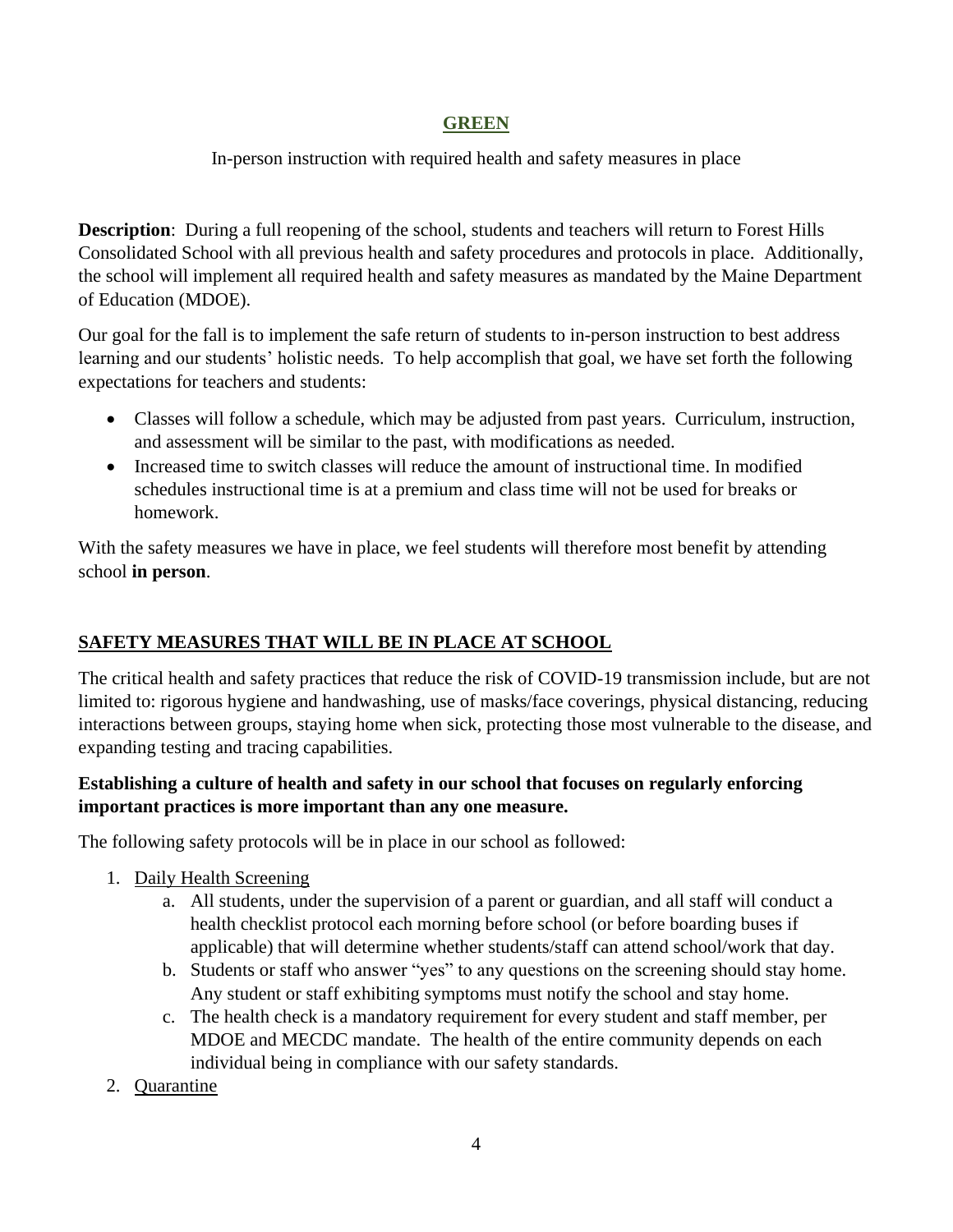- a. Students who travel outside of Maine will follow the state quarantine requirements at the time of their travel. In many instances, this will require a 14-day quarantine before returning to school or showing evidence of a negative test.
- b. We request that staff avoid recreational travel that will require a 14-day quarantine upon their return.
- 3. Masks/Face Coverings
	- a. All students (aged 5 and older) and staff are required to wear a face covering that covers their nose and mouth while inside the building or on the school bus, with the following exceptions:
		- While eating breakfast or lunch.
		- Teachers will schedule regular "face mask breaks." When they do so, students and staff must remain 6 feet apart from one another, without exception.
		- When adults are in their own office or classroom, by themselves.
	- b. Face shields may be an option for those students with medical, behavioral, or other challenges who are unable to wear a face covering.
	- c. Face shields may be an option for staff who cannot wear a face covering due to medical reasons. Documentation from the staff member's primary care provider will be required.
	- d. Face shields may be worn under certain circumstances when a face mask inhibits the instructional practices of the teacher. These will be preapproved by the building administrator. An example includes the teaching of phonics at the elementary level where seeing the proper formation of the mouth is imperative to the learning.
	- e. Masks/face coverings should be provided by the family, but extra masks will be made available by the school for students who need them. Cloth masks should be washed daily.
	- f. Any student who refuses to comply with the face covering requirement will not be permitted to attend school due to the safety hazard that poses to other students and staff.
	- g. Additional safety precautions are required for school staff supporting students in close proximity, when distance is not possible, when students require physical assistance, or when tending to a sick person. These precautions will at a minimum include eye protection and a mask/face covering.
- 4. Physical Distancing
	- a. Adults must maintain 6 feet of distance from others to the extent possible. When not feasible, staff should minimize the time they are within 6 feet of another individual.
	- b. Teacher and staff work areas should be 6 feet away from student seats, regardless of space limitations. Students will be 6 feet apart, when possible. When space is limited, such as in a classroom or hallway, a minimum of 3 feet must be maintained between students.
	- c. Students and staff will remain 6 feet apart while eating.
	- d. We will maintain a limited occupancy of shared areas, such as, but not limited to, the gymnasium, cafeteria, and library to allow for 6 foot distancing.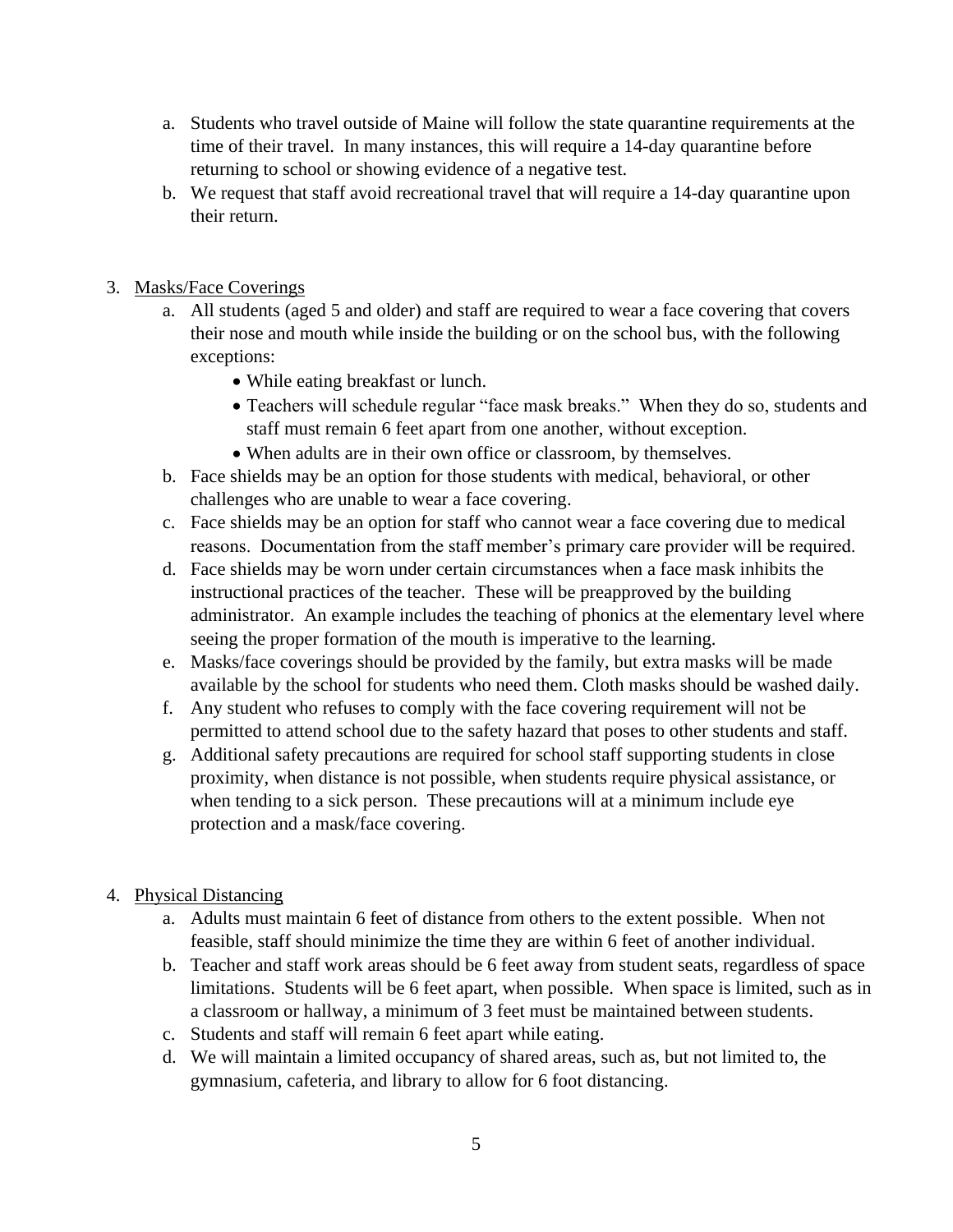- e. Multi-stall restrooms will be modified to limit the number of students using the restroom at one time. Some stalls may be closed off to enhance distancing.
- f. All areas of the school campus, regardless of square-footage, will limit capacity to the current maximum capacity mandate by the MDOE, MECDC, and the Governor's Office. (Currently 50 people)
- 5. Hand Hygiene
	- a. Students and staff will wash or sanitize their hands in the following situations:
		- Upon entering the school
		- Before and after eating
		- After using the restroom
		- Before and after use of playgrounds and shared equipment
		- Upon entering and exiting the school bus
	- b. Forest Hills will post signage and train students and staff on proper hand hygiene procedures.
- 6. Cleaning and Disinfection
	- a. Classroom desk tops and chairs will be sanitized by teachers or support staff, at the end of every class period if students are changing classes.
	- b. Classrooms where cohorts stay together for the entire day will have desks and chairs sanitized after each school day.
	- c. High touch surfaces, such as door handles, office phones, shared keyboards, toilet handles, and faucets and other surfaces will be sanitized according to guidelines.
- 7. Ventilation and Outdoor Spaces
	- a. Our school's ventilation system is set to bring in fresh air from outside. We will keep this system running as long as school is open.
	- b. All areas, when feasible, will have one window partly open to aid in air circulation.
	- c. Outdoor spaces will be utilized, when possible, for instruction and meals. The district will provide additional outdoor seating.
	- d. If used, outdoor playgrounds/natural play areas only need routine maintenance. Students will wash or sanitize their hands before and after using these spaces. When hand hygiene is emphasized, cleaning and disinfection are not required between cohorts.
- 8. Diagnosed Case(s)
	- a. Classrooms and/or areas that have been used by an individual diagnosed with COVID-19 must be closed off until thorough cleaning and sanitation takes place.
		- This could mean a full building closure may occur for the time period required by the CDC to ensure the safe return for all individuals.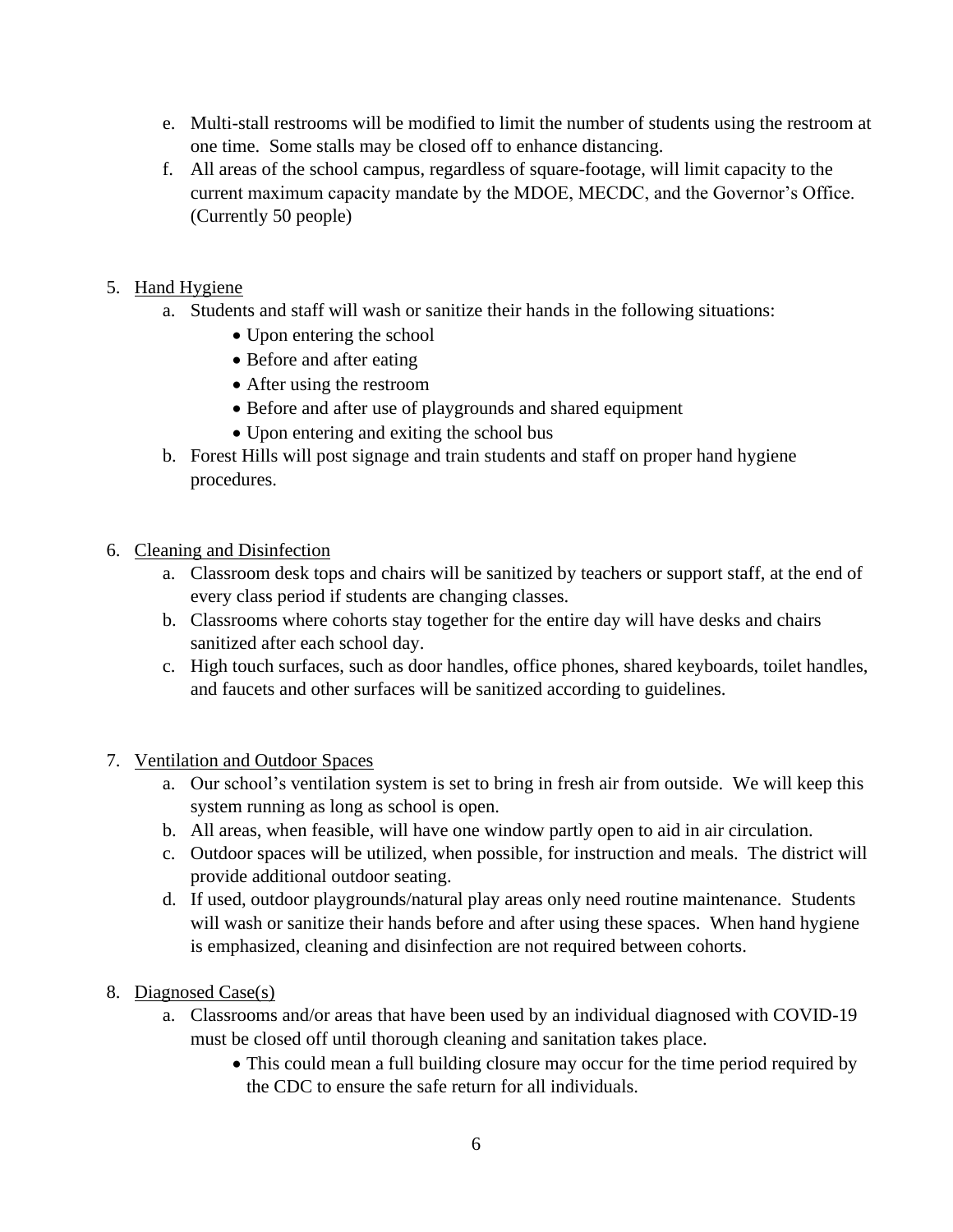# 9. Restrict Non-essential visitors

- a. We will not utilize parent or community volunteers or guest speakers in classrooms.
- b. Parents and other family members are not allowed to enter the school unless it is an emergency.
- c. No non-essential visitors will be allowed in the building.

#### 10. Limit Sharing of Materials

- a. Sharing of art supplies and other high-touch equipment will be limited as much as possible. If feasible, we will have a separate set of supplies for each student.
- b. Sharing of electronic devices, sports equipment, clothing, books, games, and learning aids will be limited.
- c. Shared supplies and equipment will be cleaned and disinfected between students.

Students, educators, and other staff who are at higher risk of severe illness from COVID-19 will want to consult with their health care providers about whether and under what circumstances a return to in-person school setting would be medically inadvisable. If medically inadvisable, parents or staff members should contact the Superintendent of Schools immediately to discuss options.

# **ADDITIONAL DETAILS**

1. Arrival

Before entering the building or boarding a school bus, all students and staff are required to put on a face covering. Upon entering, students are required to sanitize their hands. Elementary students will enter the building at the Elementary South entrance (near the playground). High School and Middle School students will enter through the main office entrance. Students must not arrive prior to 7:15 a.m. All students arriving at school will report directly to their assigned homerooms.

2. Dismissal

Parent/Guardian pickup will take place at the main entrance. Please call the school office at 668- 5291 by 1:50 p.m. to notify the office that you will be picking up your child at the end of the day. **Please wait in your vehicle for your child.** All children being picked up will be escorted out to waiting parents/guardians at 2:04 p.m.

3. Breakfast

Students will pick up their breakfast in the cafeteria and will eat in their classrooms. Food service staff will retrieve any used trays or utensils from the classrooms at 7:50 a.m.

4. Lunch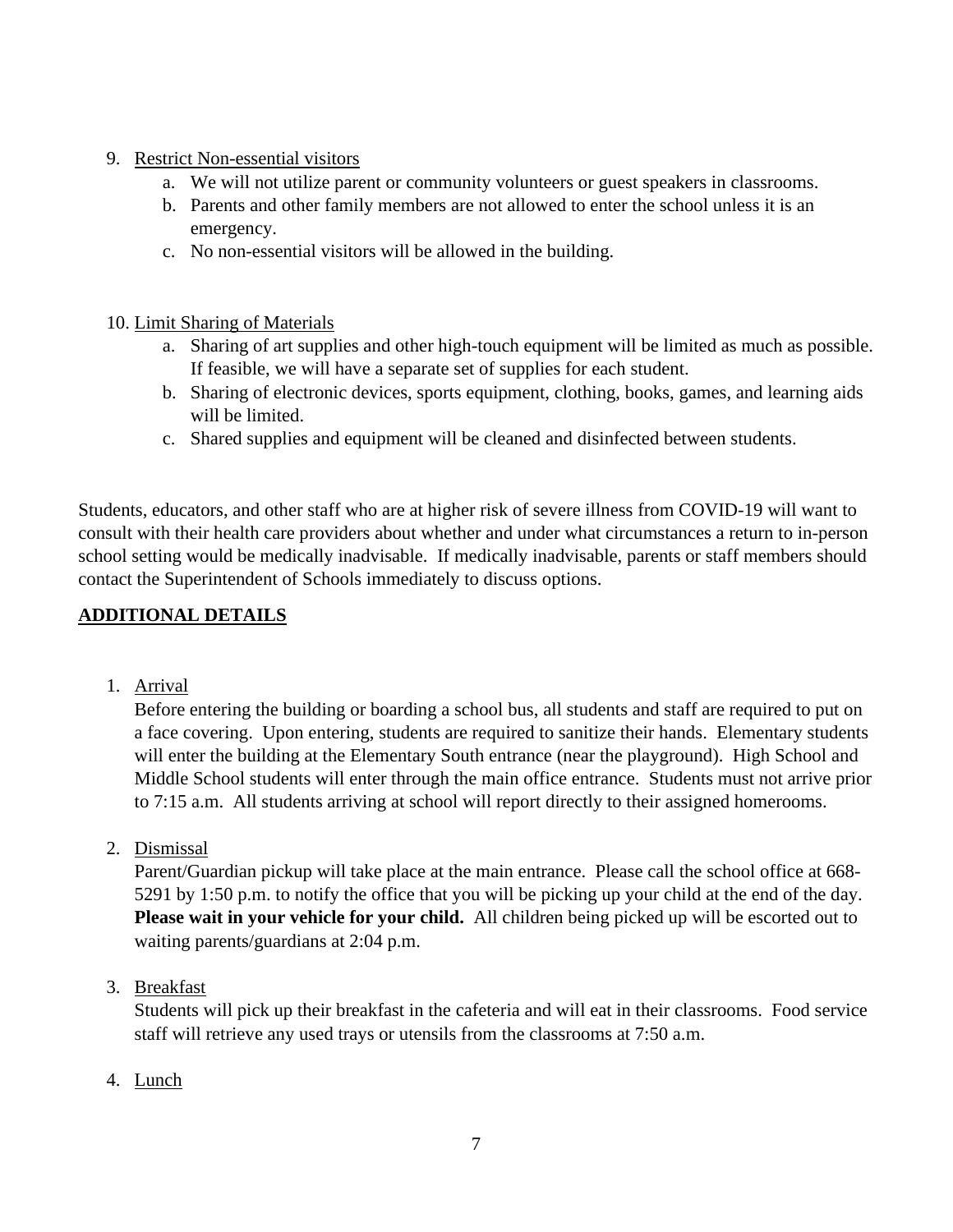Each wing will be broken into "cohort groups." One cohort will eat in the cafeteria and one cohort will eat in the gymnasium. Outside eating will be done when feasible.

# 5. Microwave Use in the Cafeteria

There will be no microwave available for student use this year. Please do not send your child with a meal which requires it to be heated; our staff are not able to heat your child's food.

- 6. Recess
- Unless directed otherwise by the MDOE or MECDC, students are not required to wear a face covering on the playground as long as they stay 6 feet apart. At the start of the year the entire playground will be open to students.
- The following games will NOT be permitted: tag-like games, competitive team sports (basketball, soccer, kickball, etc.). Modified games will be allowed to encourage movement, healthy competition, and physical engagement (passing football, soccer ball, HORSE or OUT with a basketball).
- If students are not able to maintain a physical distance of 6 feet, they will be required to wear a mask on the playground.
- Some high frequency recess areas will be cleaned daily.

# 7. Movement in the Building

- Students and staff travel on their right in the hallways, doing their best to maintain a social distance of 3 feet while wearing face coverings.
- Hallways will be marked to direct the flow of traffic and to support social distancing.
- Spots will be marked on the floors outside areas where lines may form (office, teacher desk, bathrooms, cafeteria, etc.)

# 8. Extra-Curricular Activities and Events

- There may be limited after school activities while maintaining the same safety measures as during the school day. This information will be forthcoming.
- There will be no concerts, all-school assemblies, or external events taking place in the building during the first quarter of the 2020-2021 school year. We will reassess this each quarter.

#### 9. Sports

- The plan for sports is evolving
- We are waiting for the MPA guidelines and health conditions to determine how we will proceed with our sports teams.
- We will reassess the situation to make a final determination once we receive further guidance from the MPA.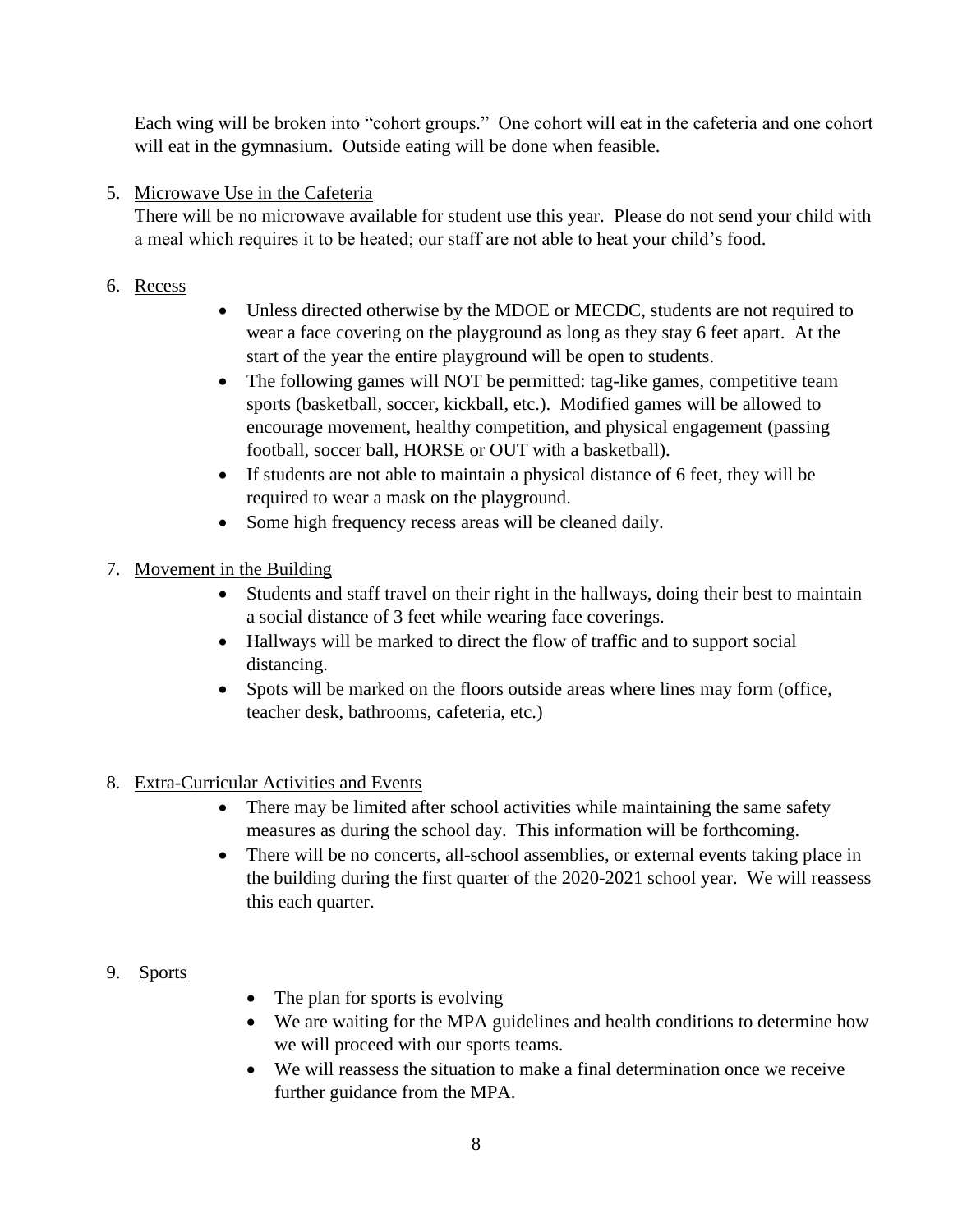#### 10. Subject Specific Adjustments

- Music, Art, PE, and Library Classes will be different in the following ways:
	- o K-4 Music classes will be taught in respective classrooms.
	- o Music classes will not involve singing.
	- o Instrument lessons will continue following the safety measures we have in place.
	- o K-8 Art classes will be taught in their respective homeroom classrooms.
	- o Art will be adjusted to limit the sharing of materials.
	- o Grades 2-8 Technology Education will take place in the classroom.
	- o K-4 Library classes will be taught in the classroom.
	- o PE will be held outdoors whenever possible throughout the year. PE activities will be adjusted to support limited equipment and physical contact. Care will be taken to clean equipment that is used between class periods.
- Lab Sciences Shared equipment will be sanitized after each class.

## 11. Transportation

- We are working with our transportation company to develop plans to transport students as we await further guidance from the MDOE.
	- o Face coverings are required on all buses.
	- o Students will be seated from back to front, except in cases where for the safety of the student he/she should be closer to the front of the bus.
	- o Some windows will remain open for ventilation to the extent possible. Winter weather will impede this practice and we will adjust as needed.
	- o Maximum bus capacity is yet to be determined by the DOE; this plan will be adjusted to meet that requirement when it is made.

# 12. Classroom Setup

Strategies we will use in the classroom to help prevent the spread of COVID-19:

- Student desks will be a minimum of 3 feet part (6 feet when feasible).
- Students will sit facing the same direction.
- Seats will be assigned in all classrooms so that students are sitting at the same desk each day. Seating charts will be given to the main office.
- Classroom rugs may be used if they can be sanitized after use.
- Each room will have a hand sanitizer unit that students and staff will use when entering and exiting.
- Tables/desks will be sanitized before a new group of students uses them.

# 13. Classroom Supplies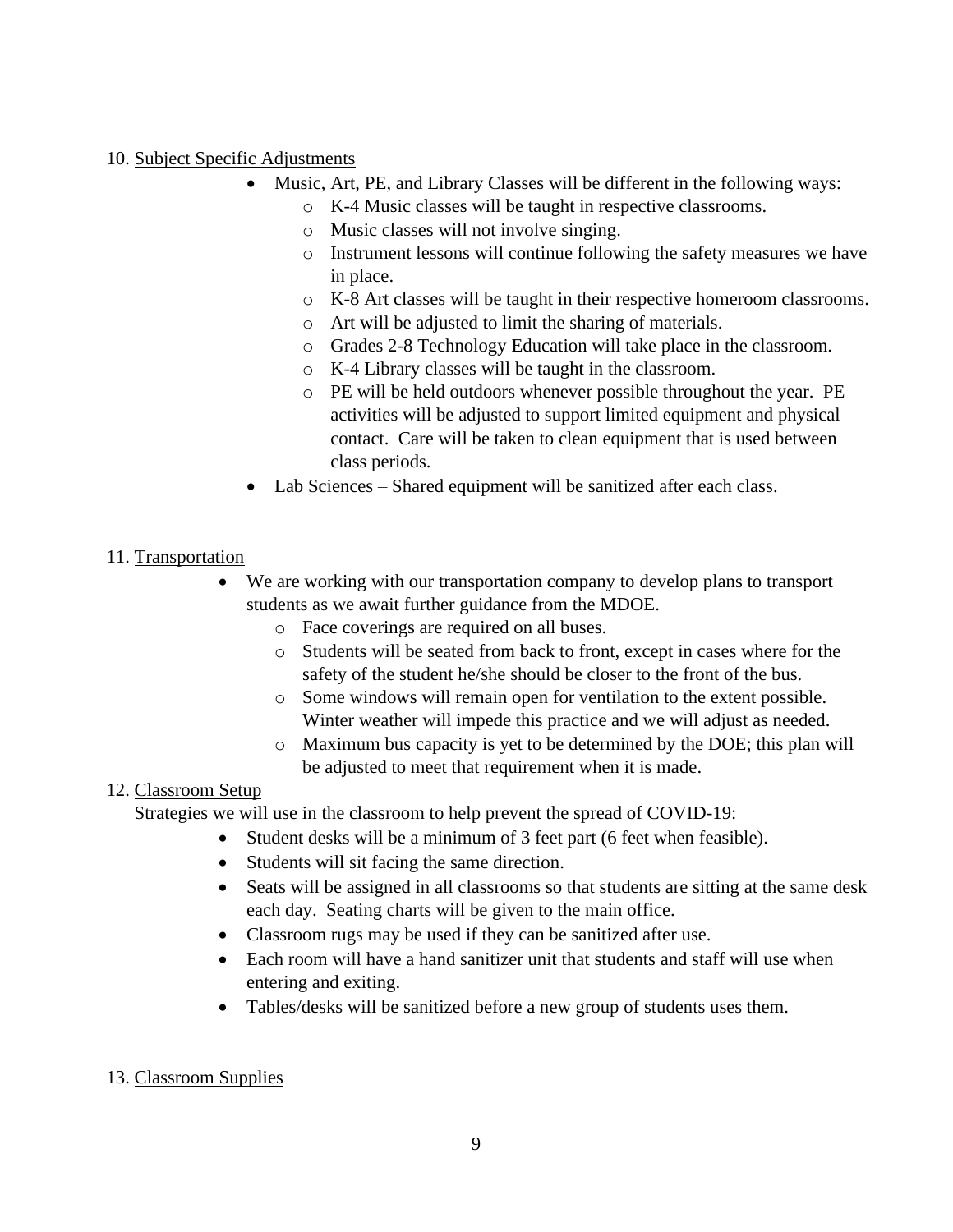We are going to try to avoid using basic shared supplies. Students should plan on bringing their own general supplies. Supply lists will be sent home in early August. Class specific supplies will be provided by the school.

#### 14. Safety Training

At the beginning of the year, we will train all staff and students on the health and safety protocols. We will have posters on display around the school.

# **YELLOW**

#### Partial In-Person/partial Remote Learning

**Description**: During a Hybrid reopening, a combination of remote and in-person learning will occur. Determination of who or when in-person or remote learning occurs depends upon the needs of the student and school. In a hybrid scenario, all Forest Hills Consolidated School grading practices will remain the same as in-person learning.

If we need to move to a model where only a portion of our students can attend in-person, we will use an A/B Cohort model that isolates two distinct cohorts of students who attend in person on alternating days. We will code our days as Orange and Black days. Students would attend school on their designated day (typically every-other day). Those not in attendance would have remote assignments to complete on their remote learning day(s). All safety measures described in the "green" would remain in place, however, the minimum social distancing would increase from 3 feet to 6 feet.

During the "yellow" phase, unless it is deemed unsafe by administration, in consultation with local health officials, Kindergarten through Grade 2 students would continue to attend school daily.

#### **RED**

#### Full Remote Learning

**Description:** It may become necessary during the course of the school year to move all students and staff to a remote learning scenario. This will be determined using the guidance of the MDOE, MECDC and based upon local data. In a remote learning situation, the administration, in consultation with local health officials, will determine if staff should work remotely or on campus.

Determining when necessary: Determination of Full Remote Learning will be based on local health data. Full Remote Learning is considered the least desirable situation for learning at Forest Hills Consolidated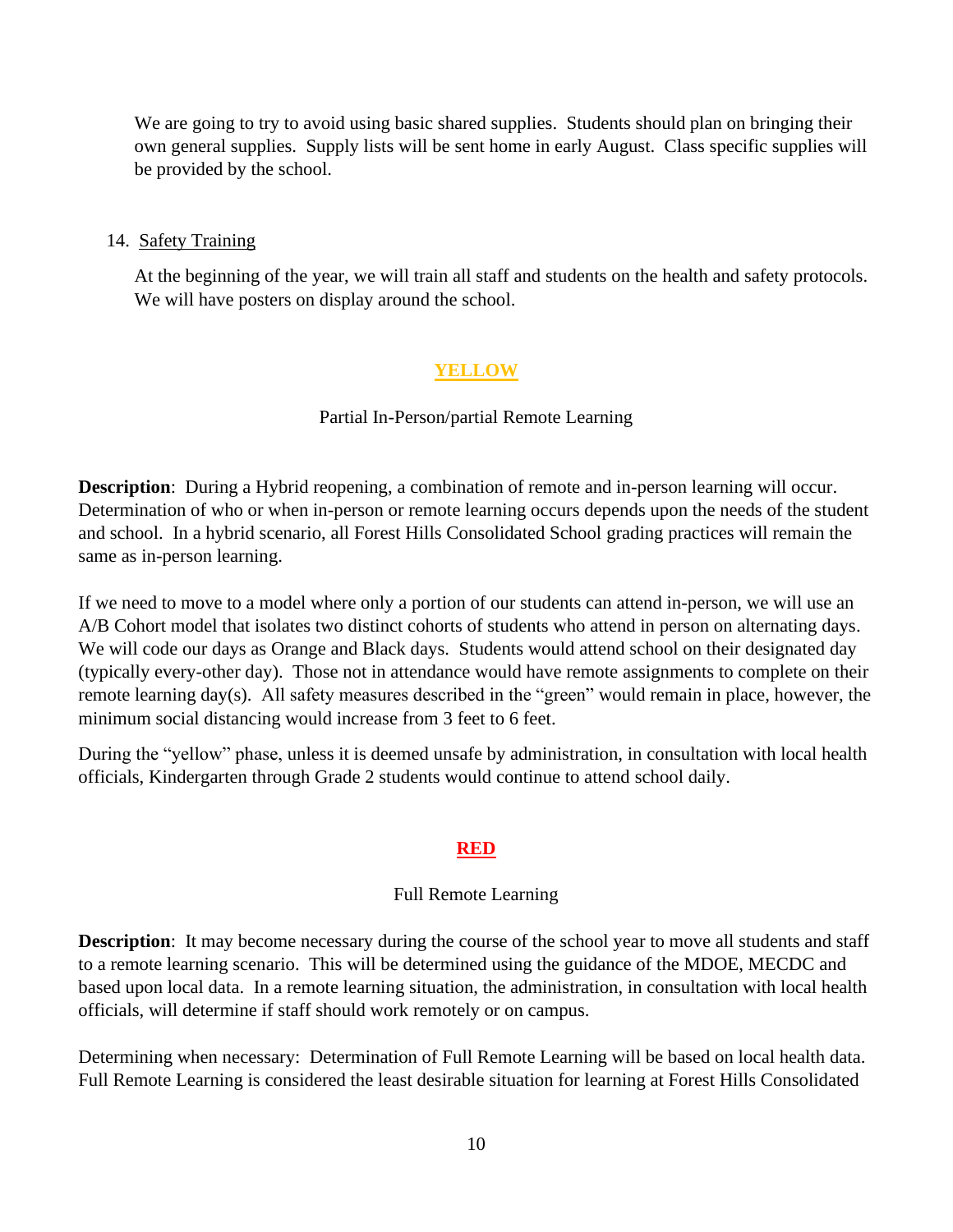School. In a remote learning scenario, all Forest Hills Consolidated School grading practices will remain the same as in-person learning.

If the school needs to shift to remote learning for any period of time students will continue school remotely following an abbreviated synchronous schedule. We learned a lot about what did and did not work for students in the Spring of 2020 and will incorporate these lessons to improve remote instruction if it is needed. We are prepared to transition to remote learning without missing any instructional days.

# **SAMPLE REMOTE DAY SCHEDULE**\*

\*Schedule may vary

Note that we will allow 5 minutes between each class period for transition time

| <b>High School</b> |                        |
|--------------------|------------------------|
| $8:00 - 8:10$      | Homeroom/Announcements |
| $8:10-8:15$        | Transition             |
| $8:15 - 8:45$      | Period 1               |
| $8:50 - 9:20$      | Period 2               |
| $9:20-9:30$        | <b>BREAK</b>           |
| $9:30-10:00$       | Period 4               |
| 10:05-10:35        | Period 5               |
| $10:35-11:15$      | <b>Office Hours</b>    |
| $11:15-11:45$      | Lunch                  |
| 11:45-12:15        | Period 6               |
| 12:20-12:50        | Period 7               |
| 12:50-1:00         | <b>BREAK</b>           |
| $1:00-1:30$        | Period 8               |
| $1:30 - 2:04$      | <b>Office Hours</b>    |

| Middle School |                        |
|---------------|------------------------|
| $8:00 - 8:10$ | Homeroom/Announcements |
| $8:10-8:15$   | Transition             |
| $8:15 - 8:45$ | Period 1               |
| $8:45 - 8:55$ | <b>BREAK</b>           |
| $8:55-9:25$   | Period 2               |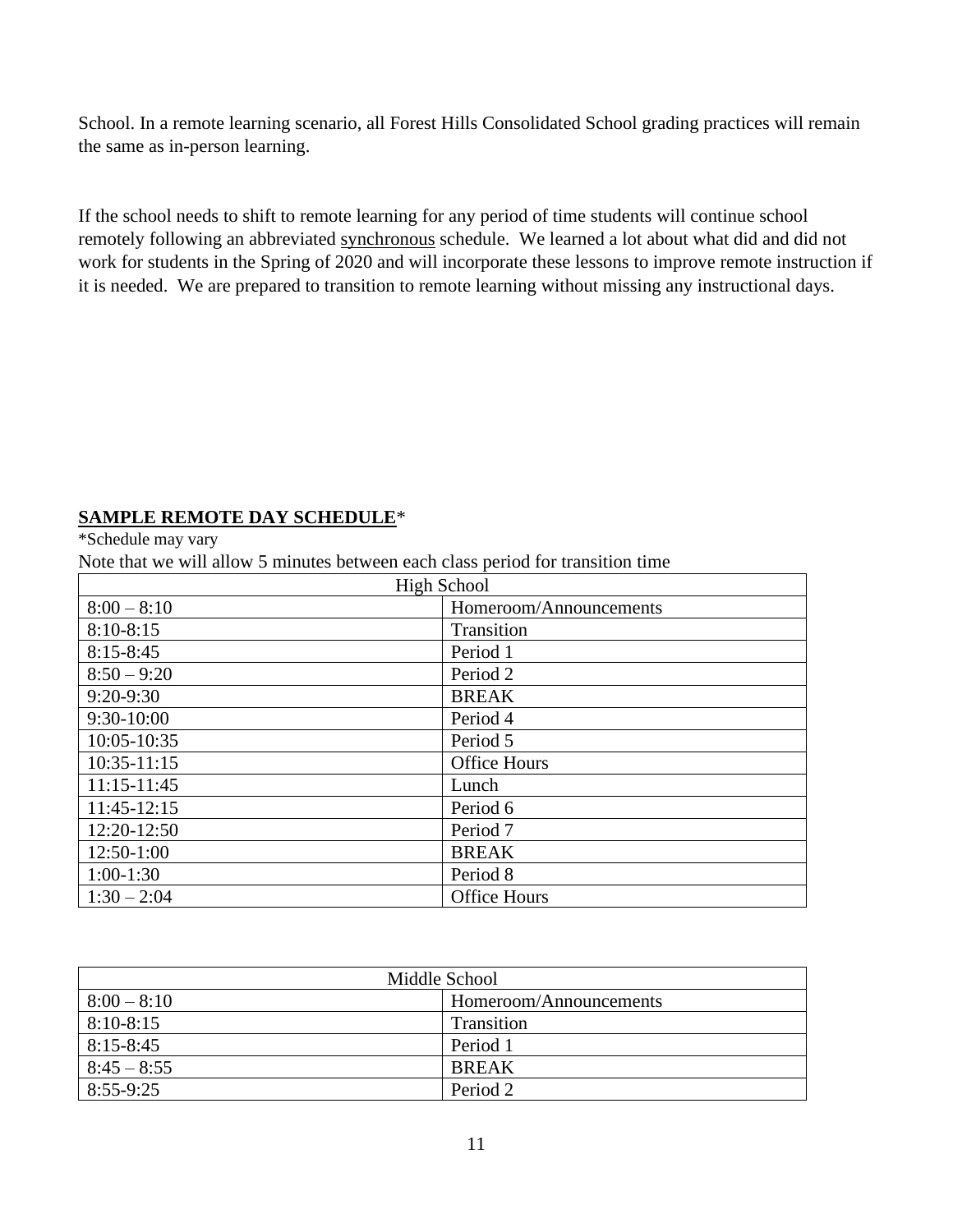| $9:30-10:00$    | <b>Allied Arts</b>          |
|-----------------|-----------------------------|
| $10:05 - 10:30$ | Period 3                    |
| $10:35-11:15$   | <b>Office Hours</b>         |
| $11:15-11:45$   | Lunch                       |
| 11:45-12:15     | Period 4                    |
| $12:15-12:25$   | <b>BREAK</b>                |
| $12:25 - 12:55$ | Focus Instructional Time #1 |
| $1:00-1:30$     | Focus Instructional Time #2 |
| $1:30 - 2:04$   | <b>Office Hours</b>         |

A remote day schedule for the Elementary School would be sent directly to parents as it varies for each grade level.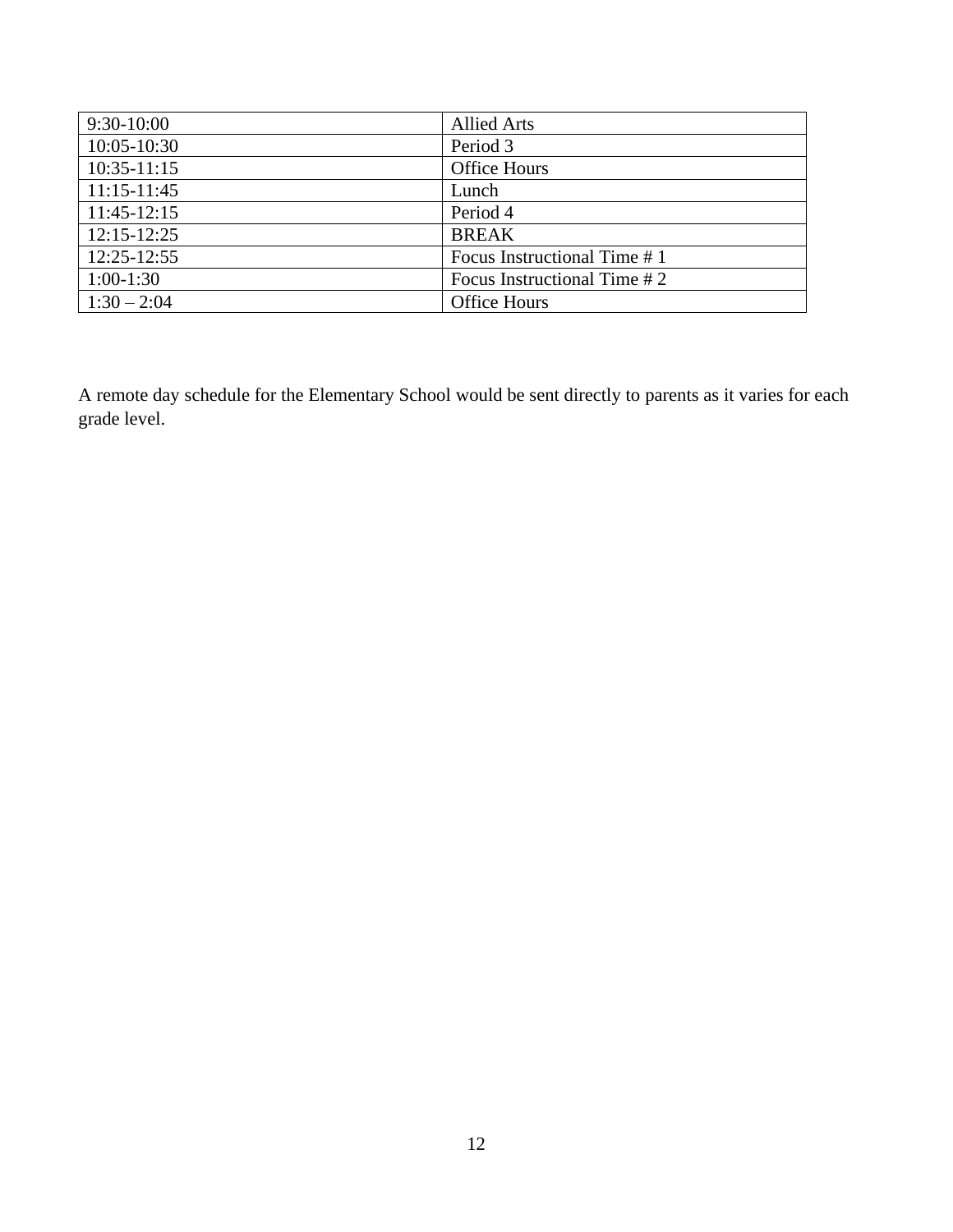# **Appendix A: Student Daily Health Check**

The following symptoms indicate a possible illness that may decrease a student's ability to learn and also puts them at risk for spreading illness to others. Please check your child for these symptoms daily. By sending your child to school, you are certifying that you have conducted this daily check and determine that your child is healthy for school. If symptoms develop during the school day, our office staff will rescreen your child and will contact you with results or to notify you that your child must be picked up from school.

# Section 1: Symptoms

| Temperature of 100.4 degrees Fahrenheit or higher                                                                                                     |
|-------------------------------------------------------------------------------------------------------------------------------------------------------|
| Sore Throat;                                                                                                                                          |
| New uncontrolled cough that causes difficulty breathing (for<br>students with chronic allergic/asthmatic cough, a change in their<br>cough baseline); |
| Diarrhea, vomiting, or abdominal pain                                                                                                                 |
| New onset of severe headache, especially with fever                                                                                                   |
| New onset of loss of taste or smell                                                                                                                   |

Section 2; Close Contact/Potential Exposure

| Had close contact with a person confirmed of COVID-19 (within 6)   |
|--------------------------------------------------------------------|
| feet of an infected person for at least 15 minutes)                |
| Traveled to a state other than those contained with the Governor's |
| order for unrestricted travel                                      |
| Living with someone who is sick or quarantined                     |
|                                                                    |

**If you answer YES to any of these, then your child needs to stay home. It is encouraged that you speak with your child's doctor about his/her symptoms.**

**Please contact the school office by 8:00 a.m., if your child will not be in school for the day.**

**Appendix B: Staff Daily Health Check**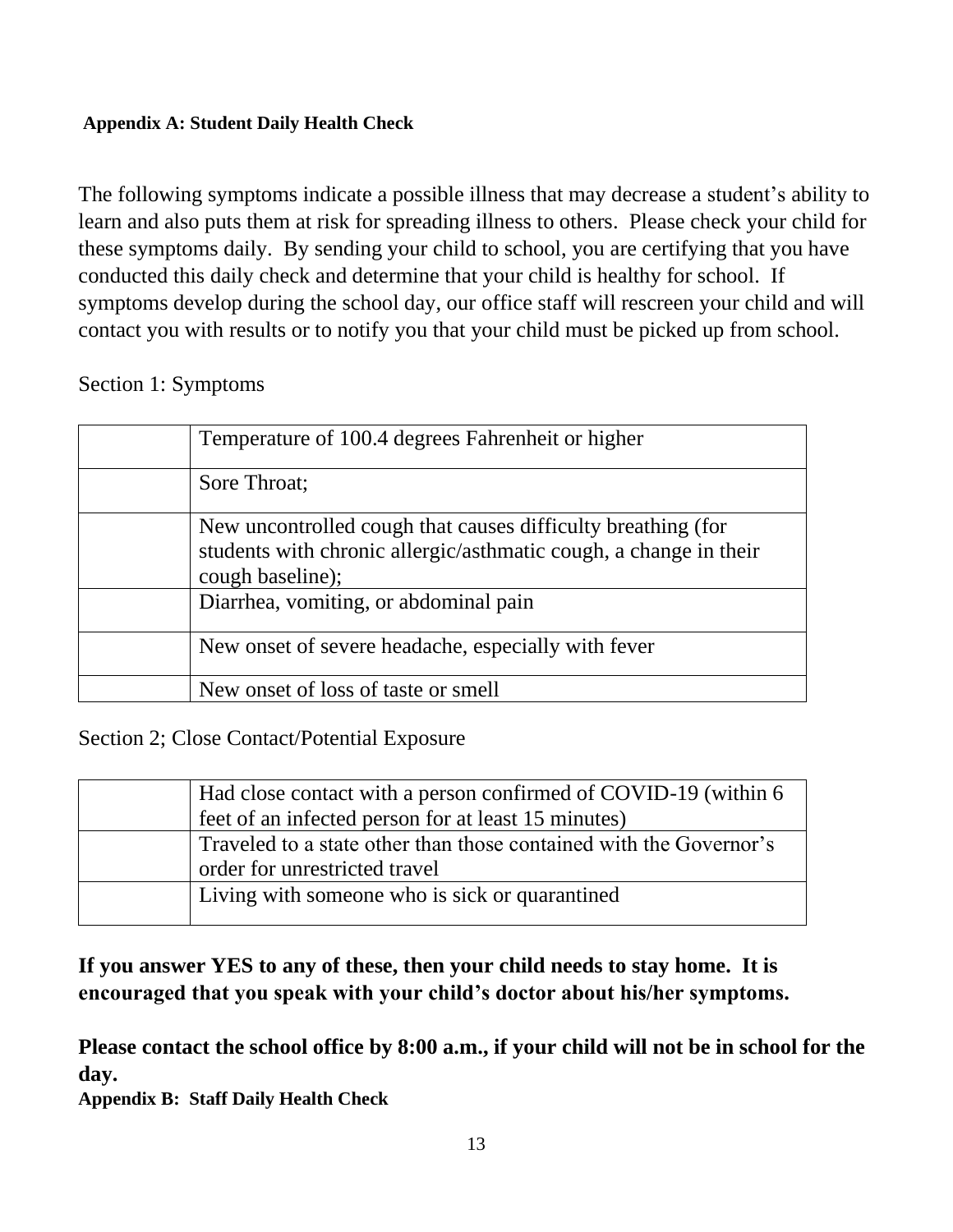The following symptoms indicate a possible illness that may decrease your ability to perform your job and also puts you at risk for spreading illness to others. Please check for these symptoms daily. By coming to school (work), you are certifying that you have conducted this daily check and determine that you are healthy for school. You will be required to leave school if symptoms develop during the day.

Section 1: Symptoms

| Temperature of 100.4 degrees Fahrenheit or higher                                                                                                   |
|-----------------------------------------------------------------------------------------------------------------------------------------------------|
| Sore Throat;                                                                                                                                        |
| New uncontrolled cough that causes difficulty breathing (for staff)<br>with chronic allergic/asthmatic cough, a change in their cough<br>baseline); |
| Diarrhea, vomiting, or abdominal pain                                                                                                               |
| New onset of severe headache, especially with fever                                                                                                 |
| New onset of loss of taste or smell                                                                                                                 |

Section 2; Close Contact/Potential Exposure

| Had close contact with a person confirmed of COVID-19 (within 6)   |
|--------------------------------------------------------------------|
| feet of an infected person for at least 15 minutes)                |
| Traveled to a state other than those contained with the Governor's |
| order for unrestricted travel                                      |
| Living with someone who is sick or quarantined                     |
|                                                                    |

**If you answer YES to any of these, then you must stay home. It is encouraged that you speak with your doctor about your symptoms.**

**Please follow the normal protocol for calling out sick.**